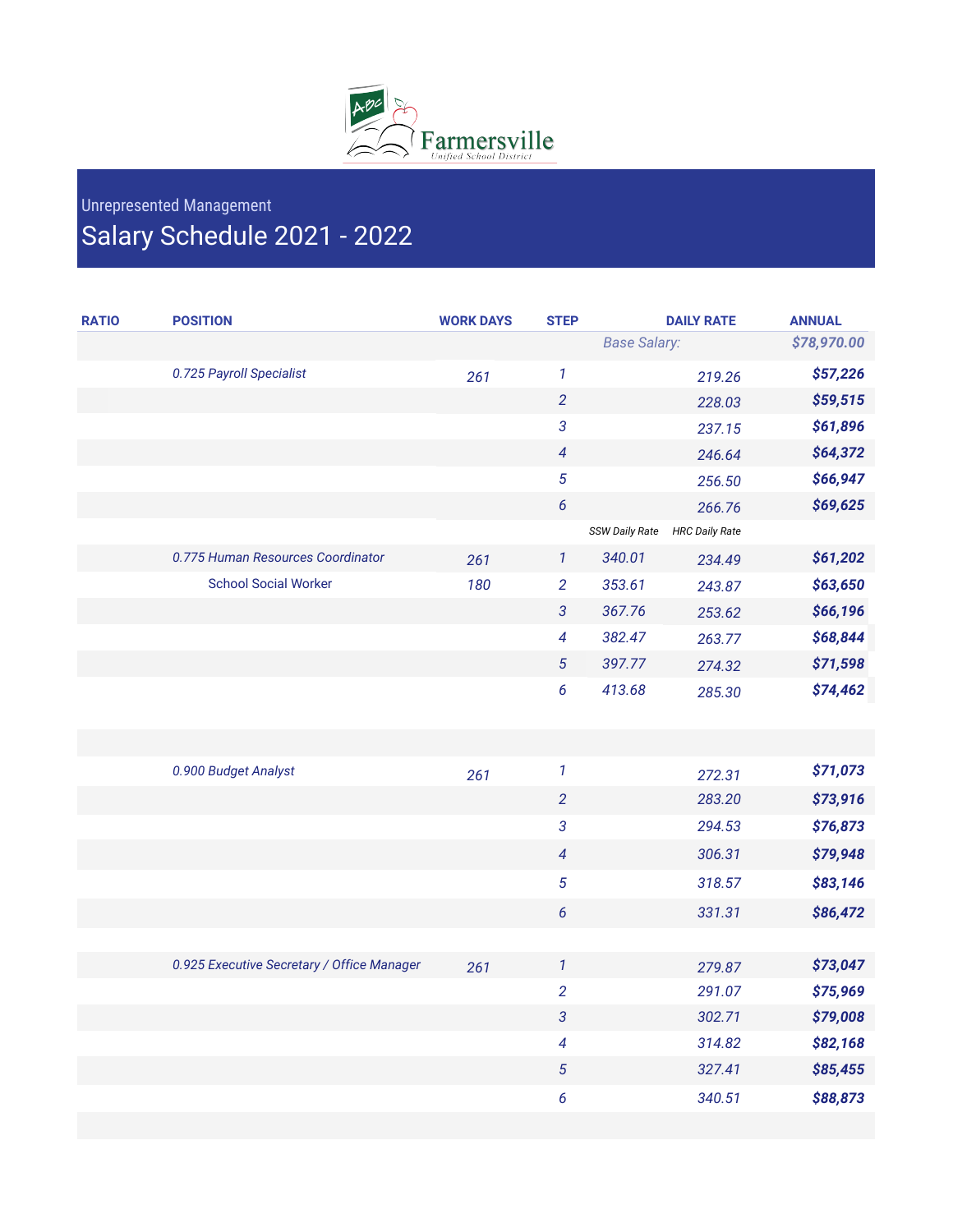| 1.1858 Elementary Counselor Psychologist | 195 | $\mathbf{1}$             | 480.24 | \$93,646  |
|------------------------------------------|-----|--------------------------|--------|-----------|
| Psychologist                             |     | $\overline{2}$           | 499.45 | \$97,392  |
| <b>Behavioral Counselor</b>              |     | $\mathfrak{3}$           | 519.43 | \$101,288 |
|                                          |     | $\overline{4}$           | 540.21 | \$105,340 |
|                                          |     | $\sqrt{5}$               | 561.82 | \$109,554 |
|                                          |     | $\boldsymbol{6}$         | 584.29 | \$113,936 |
|                                          |     |                          |        |           |
| 1.2173 Secondary Counselor               | 195 | $\mathbf{1}$             | 492.97 | \$96,129  |
|                                          |     | $\overline{2}$           | 512.69 | \$99,974  |
|                                          |     | $\mathfrak{3}$           | 533.19 | \$103,973 |
|                                          |     | $\overline{\mathcal{A}}$ | 554.52 | \$108,132 |
|                                          |     | $\sqrt{5}$               | 576.70 | \$112,457 |
|                                          |     | 6                        | 599.77 | \$116,955 |
|                                          |     |                          |        |           |
| 1.2489 Secondary Counselor Lead          | 195 | $\mathbf{1}$             | 505.79 | \$98,629  |
|                                          |     | $\overline{2}$           | 526.02 | \$102,574 |
|                                          |     | $\mathfrak{3}$           | 547.06 | \$106,677 |
|                                          |     | $\overline{4}$           | 568.94 | \$110,944 |
|                                          |     | $\overline{5}$           | 591.70 | \$115,382 |
|                                          |     | 6                        | 615.37 | \$119,997 |

- 1. Effective October 1, 2020, the District shall contribute \$1,265.65 per month toward the health insurance benefit program currently available of each employee and his/her dependents .
- 2. \$50,000 Life Insurance coverage for employee only.
- 3. Longevity for Administration, Management and Confidential employees shall be added after 10 years of service with the District in the amount 3% of Base Salary, adjusted annually.
- 4. Stipend for (1) Master's Degree equivalent to the certificated contract will be added to the base salary. Effective July 1, 2000, this amount will be \$1000 annually.
- 5. Retirement health and welfare benefits shall be: an employee with 10 19 years of service to the District who retires between the ages of 55 and 65 shall be entitled to participate in the health programs currently available, with a contribution towards of the health insurance cost by the District of 62% of the current full-time employee benefit annually, up to the age of 65, or until he/she qualifies for Medicare, whichever comes first. This contribution shall increase to 70% of the current full-time employee benefit for employees with 20 - 24 years of service to the District. This contribution shall increase to 100% of the current full-time employee benefit annually for employees with 25 or more years of service to the District, commencing with those who retire on or after July 1, 2005.
- 6. Doctorate Incentive Pay: \$2,000
- 7. Professional Membership: The District shall provide the membership dues for the Association of California Schools Administrators or any other appropriate organization approved by the Superintendent
- 8. Classified Management and Confidential employees that have 261 work days shall earn vacation at the rate of 15 days per year for years 1-5; then 20 days per year therafter. Employees that have less than 261 work days shall have their vacation prorated and paid.